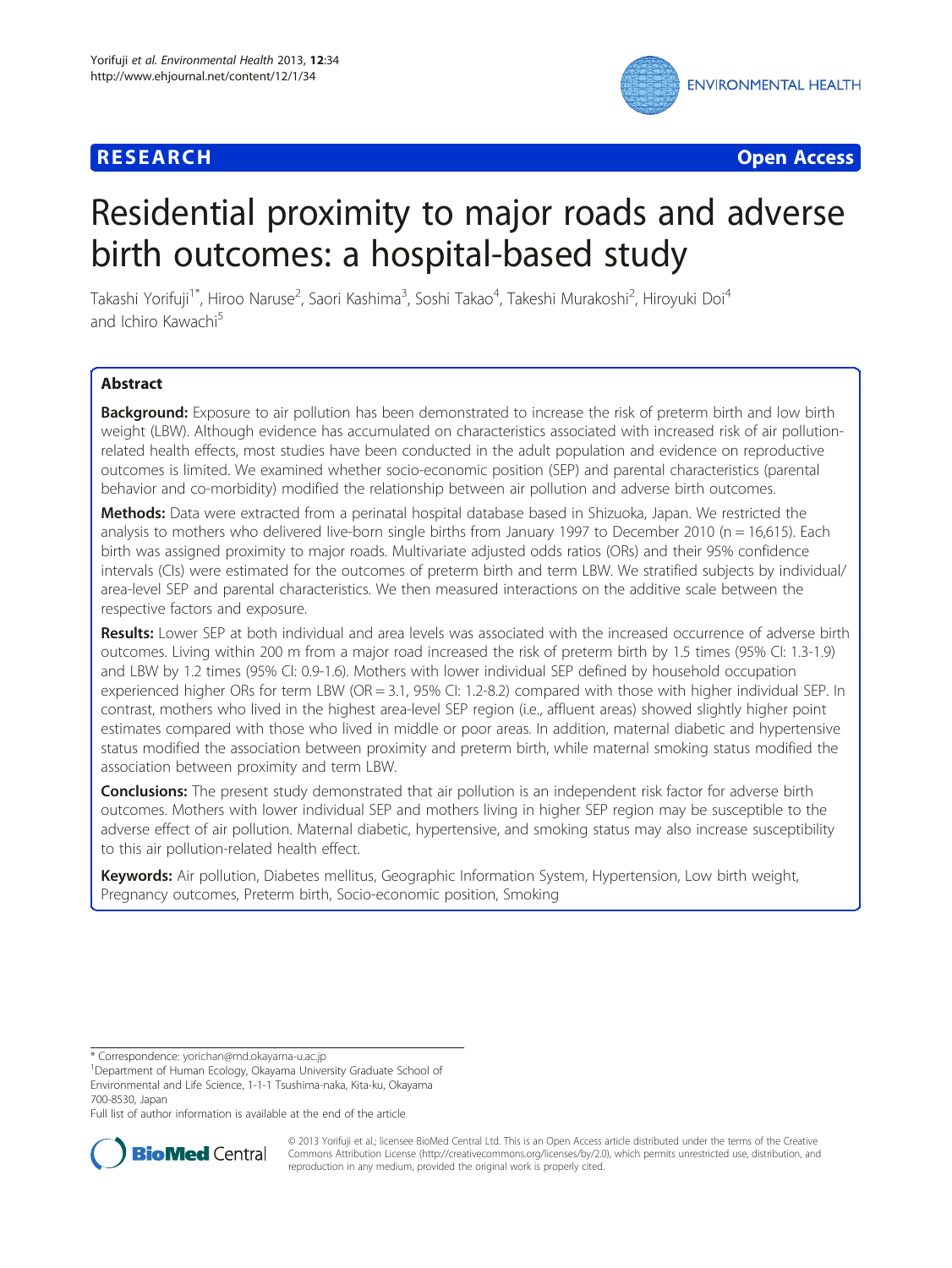# Background

Evidence has accumulated on the association between air pollution and adverse birth outcomes, such as preterm birth or low birth weight (LBW) [[1-4\]](#page-9-0). Indeed, recent systematic reviews and original studies have indicated positive associations between various air pollution indicators (e.g., gaseous pollutants, particulate matter, and air pollution surrogates) and birth outcomes [\[5](#page-9-0)-[8](#page-9-0)].

Recently, several studies have attempted to identify characteristics associated with increased risk of air pollutionrelated health effects, e.g. age, preexisting cardiovascular disease, diabetes, and low socio-economic position (SEP) [[9,10](#page-9-0)]. However, most studies were conducted in the adult population, and evidence concerning reproductive outcomes is limited and potentially conflicting [[11](#page-9-0)].

Because SEP is a robust predictor of health outcomes, it has been questioned whether SEP is a confounder or an effect modifier of the association between air pollution and adverse health outcomes [[12\]](#page-10-0). A growing number of studies have therefore sought to examine the simultaneous impacts of SEP and air pollution, although most studies considered SEP a confounder. Evidence concerning group/area-level SEP modification is somewhat conflicting [\[13](#page-10-0)-[17\]](#page-10-0), but many studies have observed effect modification by individual SEP, i.e. lower SEP individuals may be more susceptible to adverse effects of air pollution, which may in turn be related to underlying vulnerability (co-morbidity or adverse health behavior such as smoking) [\[18-21](#page-10-0)].

In the field of air pollution and reproductive epidemiology, four studies have examined how SEP potentially modified the relationships between air pollution and adverse birth outcomes [\[22-25](#page-10-0)]. Three of these used a distance-based exposure index as the air pollution indicator, but reported potentially conflicting results. Two studies in California, USA, observed increased effect estimates for preterm birth and LBW in low SEP census areas [\[23,24\]](#page-10-0), while a study in Canada demonstrated the opposite result, i.e. increased pollution-related effects for preterm birth, LBW, and small-for-gestational-age birth in subjects who had higher SEP both at the individual and group/district level [[22\]](#page-10-0). Another study in Korea, which used particulate matter concentration  $(PM_{10})$  as the exposure index, found a higher effect estimate for preterm birth in low SEP regions [\[25](#page-10-0)].

Moreover, few studies have evaluated how parental characteristics (except SEP characteristics) modify the association between air pollution and reproductive outcomes, although the findings may provide important insights for possible mechanisms [\[3](#page-9-0)]. One study in New Jersey, USA, observed increased effect estimates for small-for-gestational-age birth among pregnant women with pregnancy complications (i.e. placental abruption and premature rupture of the membrane) [[26](#page-10-0)].

In the present study, we therefore used a hospitalbased perinatal database to evaluate how SEP at both individual and group/area levels and parental characteristics potentially modify the relationship between air pollution and adverse birth outcomes (preterm birth and term LBW).

# Methods

#### Participants

Data were extracted from the perinatal database maintained at the Seirei Hamamatsu General Hospital, Shizuoka, Japan since January 1997. The hospital is the main perinatal medical center in the western part of Shizuoka prefecture (west of Tokyo). The hospital reported 1582 new live births in 2010, and approximately one-eighth of the babies born in the western part of Shizuoka were born in this hospital [\[8](#page-9-0)]. The database contains information from all mothers admitted to the department of obstetrics in the hospital ( $n = 21,855$  from 1997 to 2010). In this study, we restricted analysis to live-born single births delivered from January 1997 to December 2010. We assumed that babies with an Apgar score of  $>1$  one minute after birth were live-born births. We thus defined the eligibility criteria for inclusion in this study as follows: single births, babies whose Apgar score was >1 one minute after birth, babies who had birth weight data, and deliveries after 22 weeks gestational age. We retrieved 19,218 births from the database (Figure [1\)](#page-2-0). Details of the methodology used in the current study have been published elsewhere [\[8](#page-9-0)[,27\]](#page-10-0).

The availability of residential information at delivery was a prerequisite for inclusion in the study because we used proximity to major roads as an index for air pollution exposure; as a result of this criterion we excluded 206 births. Furthermore, since the hospital is located in the western part of Shizuoka prefecture, we restricted births to those whose mothers lived in the western part of Shizuoka prefecture, because mothers who lived in central or eastern parts were likely to have returned to their parents' home during pregnancy to give birth (a Japanese tradition). However, we could not obtain information regarding maternal movement. When we adopted term LBW as a health outcome, we further restricted the analysis to mothers who delivered term births (born at 37 or more weeks of gestation). Our final set of participants included 16,615 births for preterm birth and 14,836 births for term LBW analyses (Figure [1](#page-2-0)).

# Exposure data

We used mothers' residential proximity to major roads, which was defined according to the amount of traffic, as an index for air pollution exposure. First, we identified the exact residential address at delivery for each birth and measured proximity to major roads for all available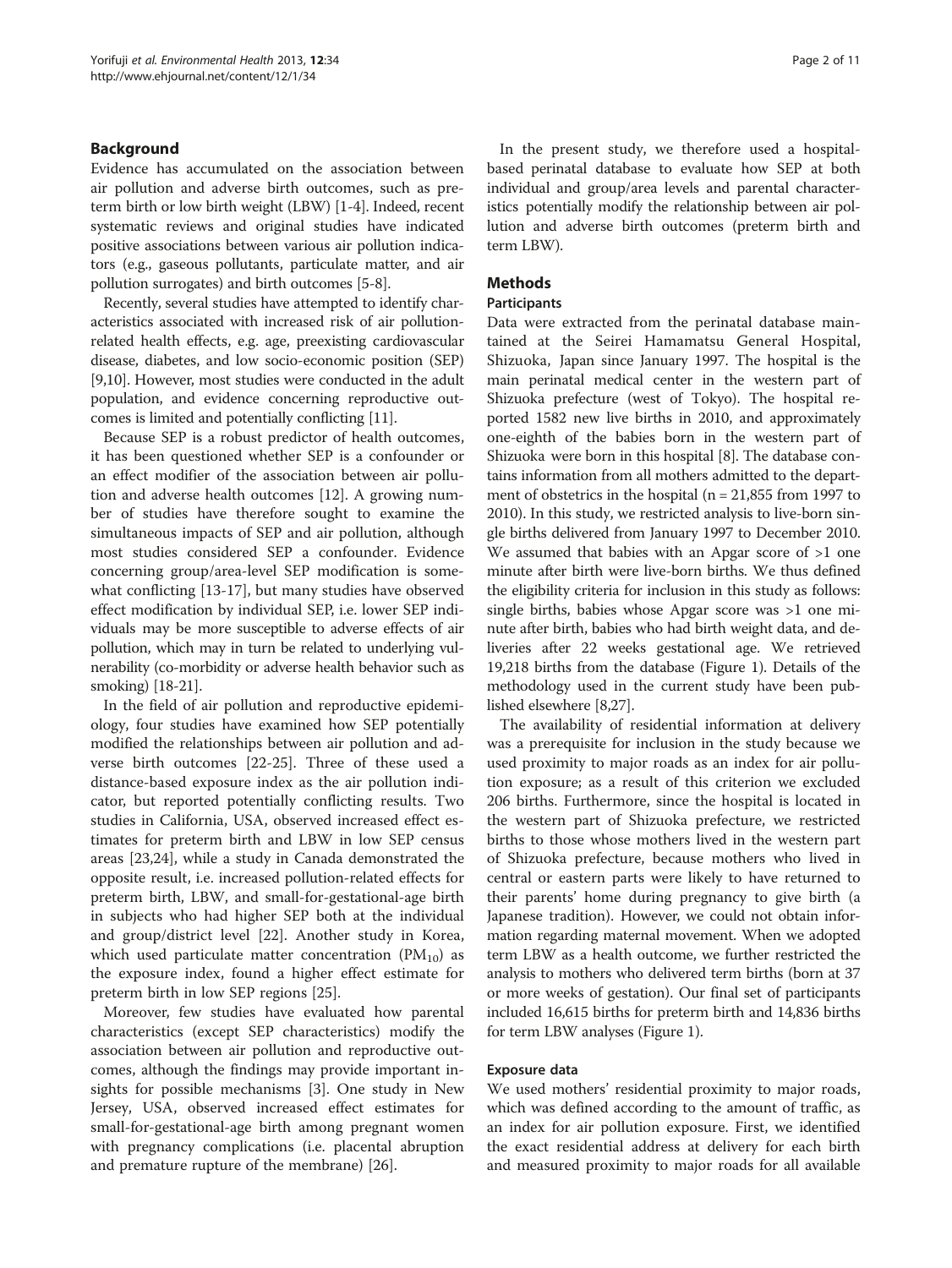<span id="page-2-0"></span>

mothers' addresses. We categorized proximity according to the following groups (≤200 m; >200 m) based on previous epidemiological studies [\[8](#page-9-0)[,27](#page-10-0)-[29\]](#page-10-0) and exposure assessment studies showing exponential decay in exposure with increasing distance from major roads [[30,31\]](#page-10-0). We also employed an alternative trichotomized exposure indictor ( $\leq 50$ ,  $50-200$ ,  $>200$  m) to examine a possible dose–response relationship between proximity to major roads and adverse outcomes.

Major roads were defined as those having total vehicle counts greater than 50,000 per 24 hours on a weekday [[32,33\]](#page-10-0). Road type and traffic volume data were obtained from the 2005 Road Traffic Census conducted by the Road Bureau of the Ministry of Land, Infrastructure, Transport, and Tourism. The major roads defined in this study corresponded almost exactly with the existing expressways or primary national highways. All geographic variables were collected by the Geographic Information System (GIS) software ArcGIS (ESRI Japan Inc., version 9.3).

# Outcome data

We examined two adverse birth outcomes: preterm birth and term LBW. Preterm births were defined as births less than 37 weeks gestational age. Gestational ages were measured based on the last menstrual period, and mostly confirmed or corrected by ultrasound measurements at approximately 10 weeks gestational age. Term LBW was defined as birth weight <2500 g among term newborns.

# Individual/area-level SEP and personal characteristics

We retrieved information about individual characteristics from the perinatal database. Individual information was obtained from mothers by trained obstetricians or midwives at the time of prenatal checkup when the expected delivery date was confirmed, and added or corrected during admission. Occupation of the mother or father (whichever was higher) was used as our measure of individual SEP. Although occupation was available in five categories (professional workers; employees; selfemployed workers; part-time workers; unemployed and not active in the labor force including housewives), we combined the last three categories because of limited numbers in the last two categories.

We also extracted the following personal characteristics: maternal age, maternal smoking (never smoked; exsmoker including mothers who quit smoking during pregnancy; current-smoker), maternal alcohol consumption (drinker; non-drinker), paternal smoking (never smoked; ex- or current-smoker), maternal obesity (before pregnancy), maternal past history of diabetes, and maternal past history of hypertension. Maternal obesity (before pregnancy) was defined as mothers whose body mass index (BMI) was more than 25. BMI was calculated as body weight before pregnancy (kg) divided by height squared  $(m<sup>2</sup>)$ .

Area-level SEP (at the district level) was measured as the proportion of professional workers and the proportion of production or transportation workers over 15 years of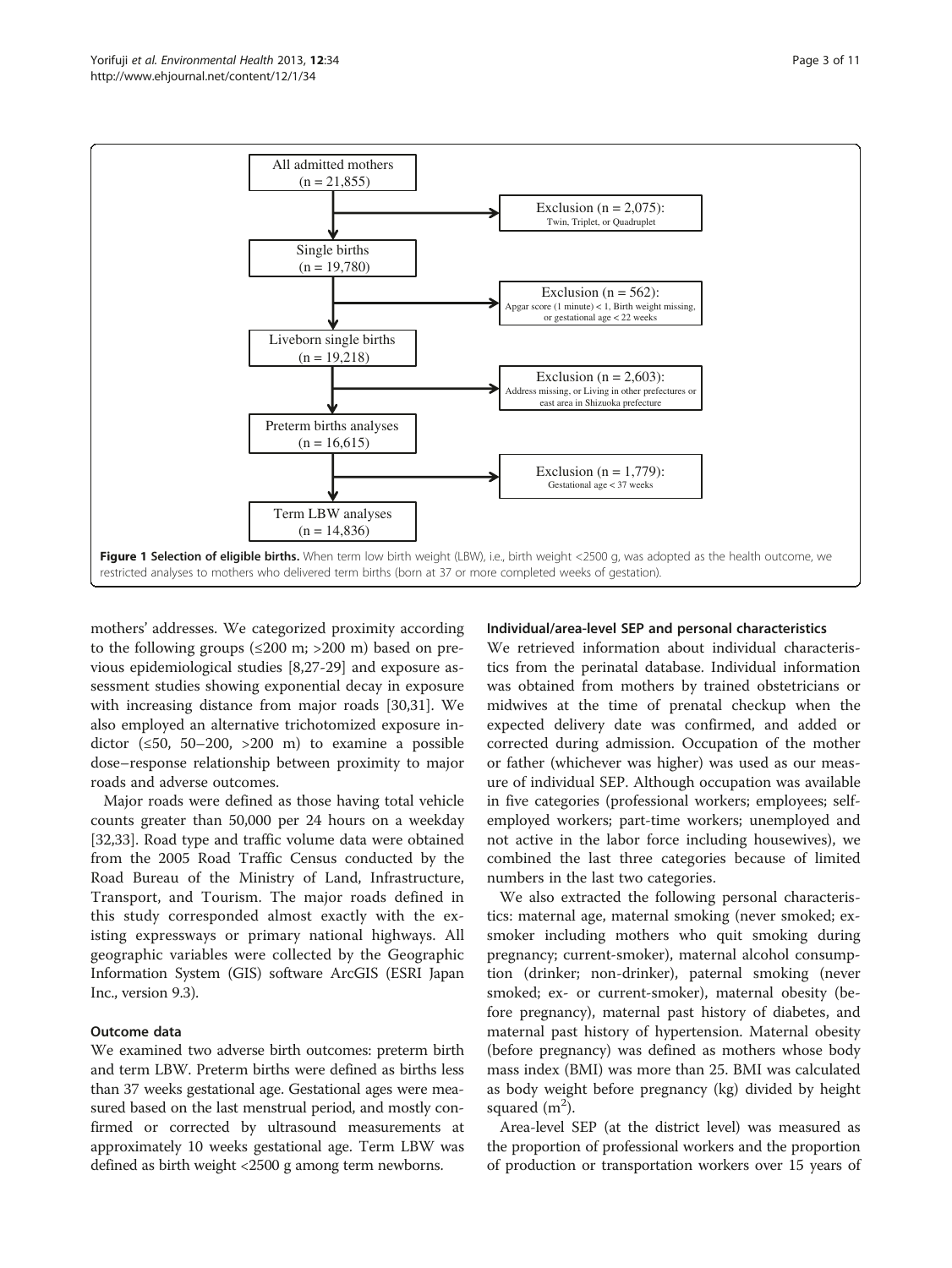age in the corresponding census region where the mothers lived. Data were obtained from the 2000 national census. The study area included 1872 census regions. In the analyses examining effect modification by area-level SEP, the SEP level was tertiled as previous studies used trichotomized categories of regional SEP [[23,25](#page-10-0)].

#### Data analyses

First, we calculated the proportions of preterm births and term LBW according to air pollution exposure category (≤200 m; >200 m), personal characteristics, and individual/area-level SEP. We then examined the distribution of individual/area-level SEP and personal characteristics separated by proximity to major roads.

We next estimated the multivariate adjusted odds ratios (ORs) for preterm birth or term LBW according to major roads using a logistic regression model. We first obtained crude ORs (Model 1) and then adjusted for maternal age, newborn's sex, and personal characteristics that could be considered as potential confounders (Model 2) as follows: household occupation (professionals; employees; self-employed/part-time workers/ unemployed), maternal smoking (never smoked; exsmoker; current-smoker), maternal alcohol consumption (drinker; non-drinker), paternal smoking (ex- or currentsmoker; non-smoker), and maternal BMI. We further adjusted for individual SEP (Model 3). Finally, we additionally adjusted for area-level SEP (Model 4), i.e. the proportion of professional workers in the corresponding census. Gestational age was also included in all models in the analyses for LBW. Maternal BMI, the proportion of professional workers, and gestational age were treated as continuous variables. Maternal age was entered as a linear and quadratic term into the models because a U-shaped association was expected between maternal age and adverse birth outcomes.

We also employed the alternative trichotomized exposure indictor  $(≤50, 50−200, >200 m)$  instead of the simple dichotomization  $(\leq 200 \text{ m}; > 200 \text{ m})$  and repeated the analyses.

To examine effect modification by individual/arealevel SEP and parental characteristics, we stratified the subjects by individual/area-level SEP and parental characteristics and applied the final fully-adjusted logistic models (i.e., maternal age, newborn's sex, personal characteristics, and individual/area-level SEP). Each variable was excluded when the subjects were stratified by the corresponding variable. We then measured interactions on the additive scale between the respective factors and exposure. We used Excel (Microsoft Corporation, Redmond, WA, USA) spreadsheets provided by Knol and VanderWeele [\[34\]](#page-10-0) and calculated the proportion attributable to the interaction (AP), the proportion of disease among those with both exposures that is attributable to their interaction [[35](#page-10-0)]. In the absence of interaction, AP equals 0. AP > 0 means positive interaction or more than additivity and AP < 0 means negative interaction or less than additivity.

All confidence intervals (CIs) were estimated at the 95% level. The PASW software package (Version 18.0 J, SPSS Japan Inc., Tokyo, Japan) was used for statistical analyses. Approval for this study was obtained from the Institutional Review Board of Seirei Hamamatsu General Hospital and Okayama University (No 498).

# Results

Proportions of preterm births and term LBW according to demographic characteristics are shown in Table [1](#page-4-0). Preterm births and LBW were observed more often in areas closer to major roads. Additionally, younger and older mothers tended to experience more adverse birth outcomes, especially for term LBW. Regarding SEP variables, as expected, mothers with higher individual SEP (defined by household occupation) and mothers who lived in higher area level SEP regions tended to have fewer preterm births. Furthermore, while maternal smoking was associated with both outcomes, maternal obesity was associated with an increased risk of preterm birth, but decreased risk of term LBW.

In Table [2](#page-6-0), the number and percentage of individual/ area-level SEP and personal characteristics separated by proximity to major roads are shown. Mothers whose household occupation was professional and mothers who lived in affluent areas had a tendency to live further from major roads. The correlation between individual and area-level SEP is shown in Table [3,](#page-7-0) and indicates that mothers whose household occupation was professional tended to live in affluent areas.

Table [4](#page-7-0) shows the adjusted ORs for the associations of proximity to major roads with preterm birth and term LBW. Although we adjusted for individual SEP (Model 3) and for both individual/area-level SEP variables simultaneously (Model 4), this did not substantially change the point estimates. When we adjusted for both individual/ area-level SEP variables simultaneously (Model 4), we found positive associations between proximity to major roads and preterm birth and term LBW. Specifically, living within 200 m of a major road increased the risk of preterm birth by 1.5 times (95% CI: 1.3-1.9) and LBW by 1.2 times (95% CI: 0.9-1.6). Dose–response relationships between proximity to major roads and adverse outcomes were observed when we used the trichotomized exposure indictor.

Although none of the additive interaction terms between air pollution and individual/area-level SEP were statistically significant, some tendencies were observed in the stratified analyses by individual/area-level SEP (Table [5](#page-8-0)). Mothers with lower individual SEP, i.e.,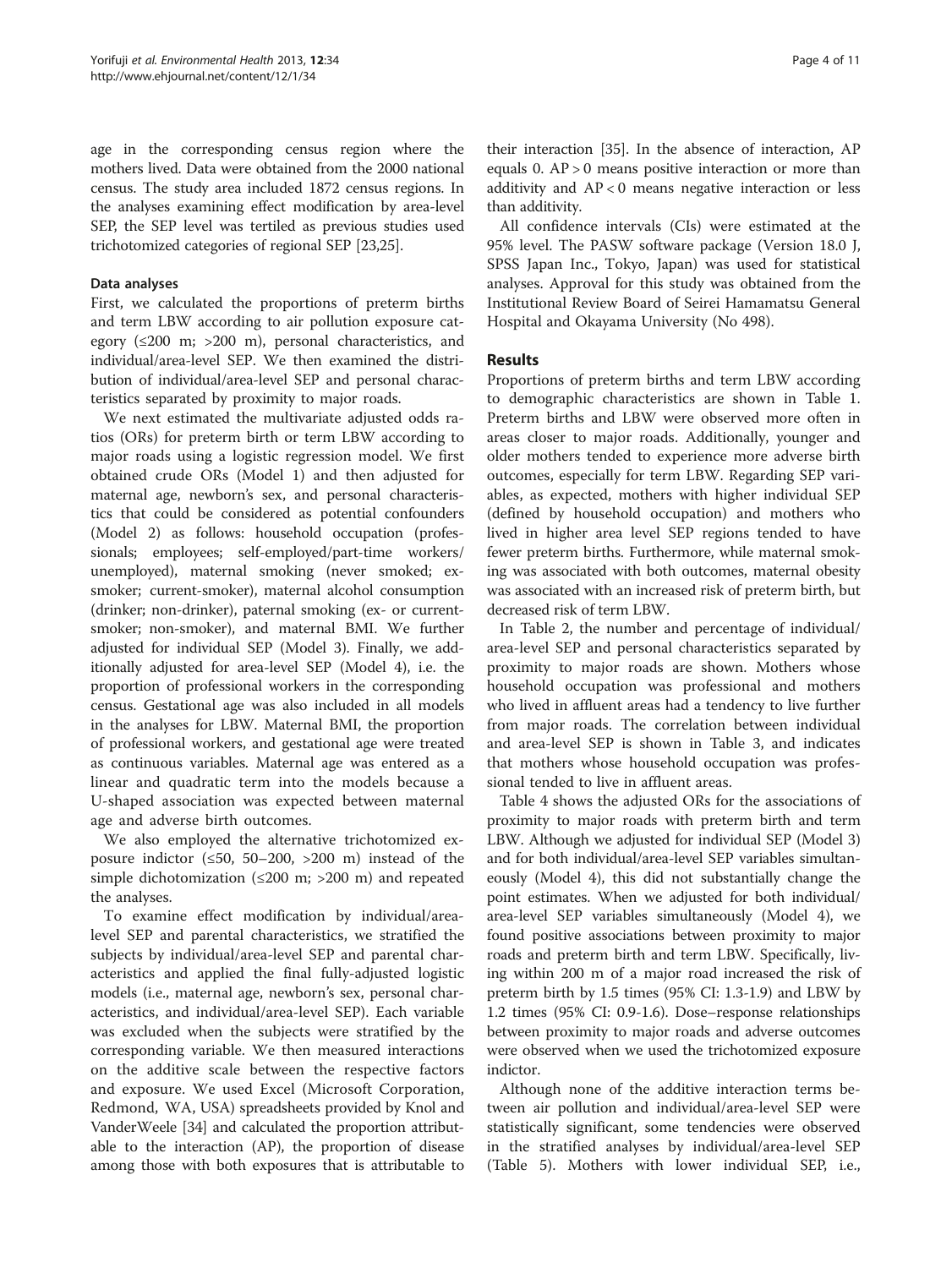<span id="page-4-0"></span>

| Table 1 Proportions of preterm births and term low birth weight by characteristics of parents, newborns, and census |  |
|---------------------------------------------------------------------------------------------------------------------|--|
| region                                                                                                              |  |

|                                            | <b>Births</b> | PTB         | <b>Term births</b> | <b>Term LBW</b> |
|--------------------------------------------|---------------|-------------|--------------------|-----------------|
|                                            | $n = 16,615$  | n (%)t      | $n = 14,836$       | n (%)t          |
| <b>Parental variables</b>                  |               |             |                    |                 |
| Proximity to major roads                   |               |             |                    |                 |
| $≤200$ m                                   | 953           | 149 (15.6)  | 804                | 80 (10.0)       |
| $>200$ m                                   | 15662         | 1630 (10.4) | 14032              | 1145 (8.2)      |
| Maternal age                               |               |             |                    |                 |
| <20                                        | 2096          | 236 (11.3)  | 1860               | 183 (9.8)       |
| $20 - 34$                                  | 11663         | 1216 (10.4) | 10447              | 824 (7.9)       |
| $\geq 35$                                  | 2854          | 327 (11.5)  | 2527               | 218 (8.6)       |
| Household occupation                       |               |             |                    |                 |
| Professional workers                       | 1854          | 143 (7.7)   | 1711               | 121(7.1)        |
| Employees                                  | 13070         | 1408 (10.8) | 11662              | 995 (8.5)       |
| Self-employed/Part-time workers/Unemployed | 952           | 106(11.1)   | 846                | 63(7.4)         |
| Maternal smoking                           |               |             |                    |                 |
| Never smoked                               | 15545         | 1607 (10.3) | 13938              | 1129(8.1)       |
| Ex- or current-smoker                      | 877           | 145 (16.5)  | 732                | 82 (11.2)       |
| Maternal alcohol consumption               |               |             |                    |                 |
| Non-drinker                                | 15674         | 1672 (10.7) | 14002              | 1159 (8.3)      |
| Drinker                                    | 757           | 82 (10.8)   | 675                | 53 (7.9)        |
| Paternal smoking                           |               |             |                    |                 |
| Never smoked                               | 8650          | 874 (10.1)  | 7776               | 620 (8.0)       |
| Ex or current-smoker                       | 7152          | 774 (10.8)  | 6378               | 545 (8.5)       |
| Maternal obesity                           |               |             |                    |                 |
| Not obese                                  | 15215         | 1574 (10.3) | 13641              | 1149 (8.4)      |
| Obese                                      | 1348          | 183 (13.6)  | 1165               | 72 (6.2)        |
| Maternal diabetes                          |               |             |                    |                 |
| No diabetes                                | 15983         | 1704 (10.7) | 14279              | 1180 (8.3)      |
| <b>Diabetes</b>                            | 617           | 72 (11.7)   | 545                | 44 (8.1)        |
| Maternal hypertension                      |               |             |                    |                 |
| No hypertension                            | 15707         | 1672 (10.6) | 14035              | 1149(8.2)       |
| Hypertension                               | 893           | 104 (11.6)  | 789                | 74 (9.4)        |
| Newborn variables                          |               |             |                    |                 |
| Sex                                        |               |             |                    |                 |
| Male                                       | 8571          | 1006 (11.7) | 7565               | 490 (6.5)       |
| Female                                     | 8001          | 770 (9.6)   | 7231               | 730 (10.1)      |
| Parity                                     |               |             |                    |                 |
| First birth                                | 9028          | 928 (10.3)  | 8100               | 748 (9.2)       |
| Second birth                               | 5686          | 618 (10.9)  | 5068               | 349 (6.9)       |
| More than third birth                      | 1889          | 232 (12.3)  | 1657               | 127(7.7)        |
| Birth year                                 |               |             |                    |                 |
| 1997-2001                                  | 5959          | 568 (9.5)   | 5391               | 425 (7.9)       |
| 2002-2005                                  | 4630          | 539 (11.6)  | 4091               | 356 (8.7)       |
| 2006-2010                                  | 6026          | 672 (11.2)  | 5354               | 444 (8.3)       |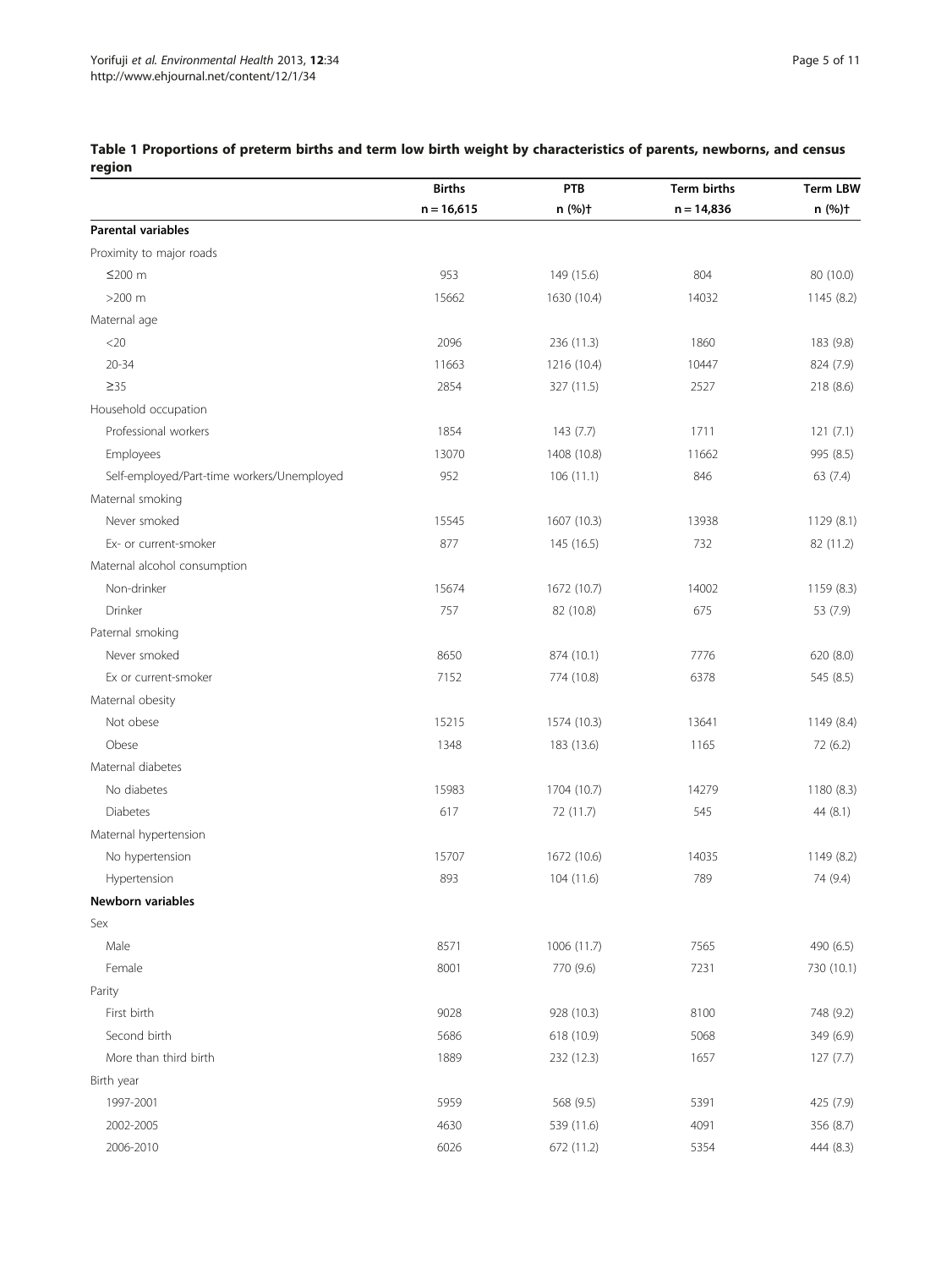| Census regions level variables                     |      |            |      |           |
|----------------------------------------------------|------|------------|------|-----------|
| Proportion of professional workers                 |      |            |      |           |
| (13.0-33.8%) (affluent)<br>O1                      | 5453 | 514 (9.4)  | 4939 | 342(6.9)  |
| Q2 (10.0-13.0%) (middle)                           | 5524 | 543 (9.8)  | 4981 | 441 (8.9) |
| $Q3(0-10.0\%)$ (poor)                              | 5628 | 720 (12.8) | 4908 | 442 (9.0) |
| Proportion of production or transportation workers |      |            |      |           |
| Q1 (0-37.9%) (affluent)                            | 5406 | 486 (9.0)  | 4920 | 374 (7.6) |
| Q2 (37.9-45.2%) (middle)                           | 5589 | 575 (10.3) | 5014 | 414(8.3)  |
| Q3 (45.2-86.3%) (poor)                             | 5610 | 716 (12.8) | 4894 | 437 (8.9) |

Table 1 Proportions of preterm births and term low birth weight by characteristics of parents, newborns, and census region (Continued)

†Proportions of PTBs were calculated by dividing the number of PTBs by total births in the corresponding category. Proportions of LBW births were calculated by dividing the number of term LBW by total term births in the corresponding category.

PTB; preterm birth, LBW; low birth weight.

household occupation "Self-employed/Part-time workers/ Unemployed", experienced higher ORs for the association between proximity and term LBW (OR = 3.1, 95% CI: 1.2-8.2) compared with other household occupation categories. In contrast, in the analyses stratified by area-level SEP, mothers who lived in the highest area-level SEP region (i.e., affluent areas) showed slightly higher point estimates for the associations between proximity and adverse birth outcomes compared with those who lived in middle or poor areas. For example, the OR in affluent areas defined by proportion of production or transportation workers was 2.5 (95% CI: 1.1-5.5) for term LBW.

Regarding stratified analyses by parental characteristics, mothers who reported a past history of diabetes and hypertension experienced a higher OR for the association between proximity and preterm birth (Table [5](#page-8-0)): e.g.,  $OR = 4.4$  (95% CI: 1.9-10) for those with diabetes and  $OR = 1.5$  for those without diabetes (95% CI: 1.2-1.8), and the corresponding AP was 0.6. Thus, it could be argued that 60% of preterm births among those with both exposure conditions (living within 200 m from major roads and diabetes) were attributable to their interaction. In contrast, ex- or currently smoking mothers experienced a higher OR for the association between proximity and term LBW.

#### **Discussion**

In this study, we evaluated how SEP at both individual and group/area-levels and parental characteristics modified the relationship between air pollution and adverse birth outcomes (preterm birth and term LBW), using proximity to major roads as an exposure indicator. We observed that mothers from lower individual SEP, defined by household occupation, had higher effect estimates for term LBW compared with mothers with higher individual SEP. In contrast, mothers from higher area-level SEP regions tended to have higher effect estimates for both preterm birth and term LBW compared

with mothers from lower area-level SEP regions. In addition, maternal diabetic, hypertensive, and smoking status modified the association between proximity and birth outcomes.

There is a lack of studies on this topic from Asian countries. Extrapolation from studies conducted in different areas may be inappropriate because of differences in pollution characteristics, health care systems, meaning of SEP indicators, study designs, and demographics of the population.

The findings of this study are consistent with recent studies suggesting that air pollution exposure increases the risk of preterm birth and term LBW [[6](#page-9-0),[7\]](#page-9-0). Our study additionally supports the finding that lower individual or area-level SEP is associated with adverse birth outcomes [[36,37\]](#page-10-0), even in an egalitarian country like Japan [[38\]](#page-10-0).

In the analyses stratified by SEP, although not statistically significant, mothers with lower individual SEP showed susceptibility to air pollution as expected, especially in the "Self-employed/Part-time workers/ Unemployed" occupational category. This finding is consistent with previous air pollution studies examining cardiopulmonary outcomes among the adult population. These studies showed susceptibility associated with lower education or income at the individual level [\[18-21\]](#page-10-0). In contrast, mothers who lived in higher area-level SEP regions tended to have greater effect estimates for adverse birth outcomes stemming from air pollution exposure. This finding is similar to the study in Canada, which showed stronger effects in higher area-level SEP neighborhoods [[22](#page-10-0)], and contradicts some previous studies showing increased susceptibility in lower SEP areas [\[23-25\]](#page-10-0).

Moreover, we found that maternal diabetic and hypertensive status modified the relationship between air pollution and preterm birth. This finding is consistent with previous air pollution studies in adult settings, which showed that air pollution-related health effects were stronger among diabetic or hypertensive patients [\[9,10,](#page-9-0)[39](#page-10-0)].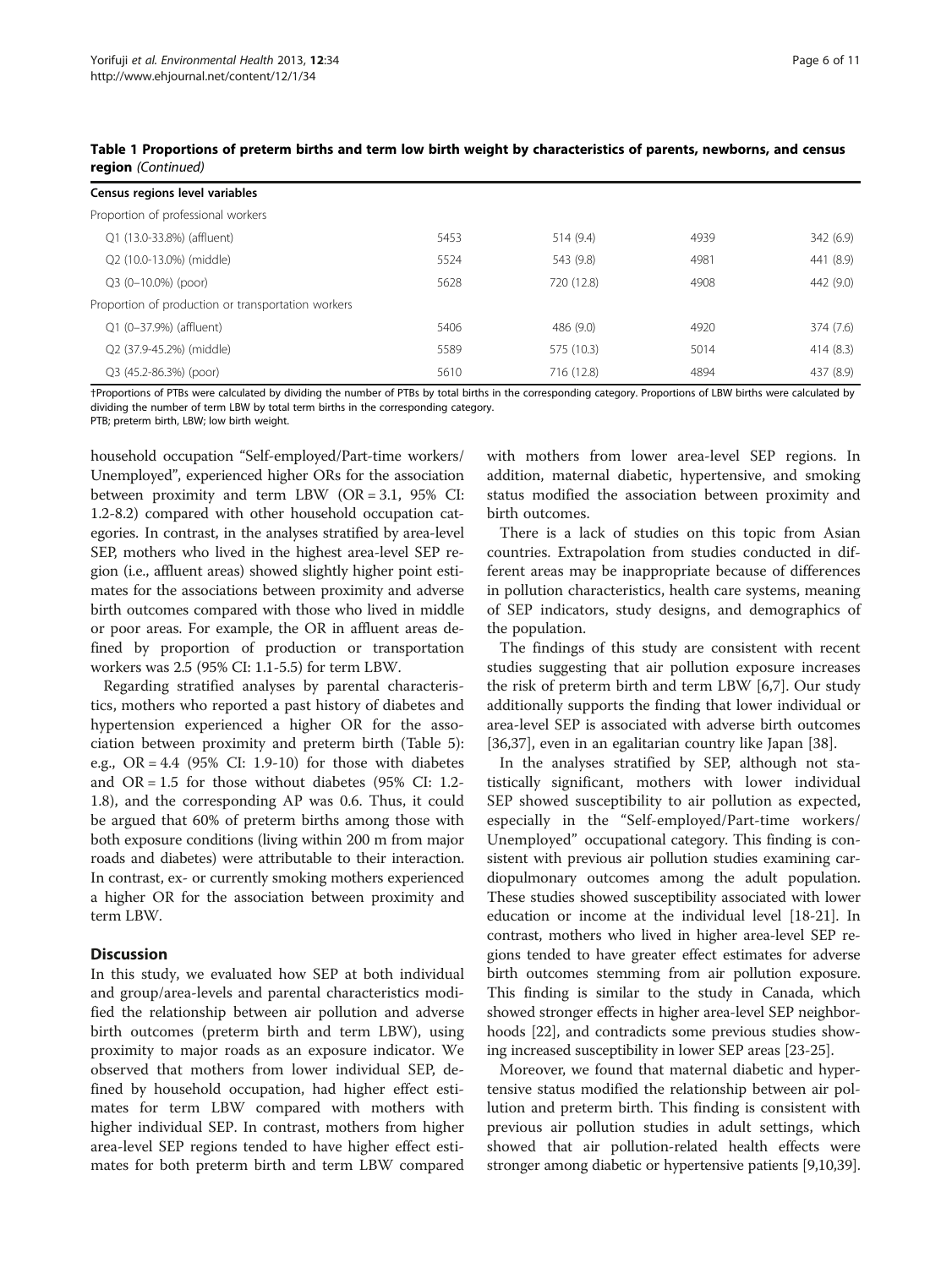|                                                      | Proximity to major roads |              |
|------------------------------------------------------|--------------------------|--------------|
|                                                      | ≤200 m                   | $>200$ m     |
|                                                      | n (%)                    | n(%)         |
| Individual SEP or personal characteristics           |                          |              |
| Household occupation                                 |                          |              |
| Professional workers ( $n = 1854$ )                  | 76 (4.1)                 | 1778 (95.9)  |
| Employees ( $n = 13070$ )                            | 767 (5.9)                | 12303 (94.1) |
| Self-employed/Part-time workers/Unemployed (n = 952) | 57(6)                    | 895 (94)     |
| Maternal smoking                                     |                          |              |
| Never smoked ( $n = 15736$ )                         | 897 (5.7)                | 14839 (94.3) |
| Ex- or current-smoker ( $n = 686$ )                  | 46 (6.7)                 | 640 (93.3)   |
| Maternal alcohol drinking                            |                          |              |
| Non-drinker ( $n = 15674$ )                          | 902 (5.8)                | 14772 (94.2) |
| Drinker ( $n = 757$ )                                | 42(5.5)                  | 715 (94.5)   |
| Paternal smoking                                     |                          |              |
| Never smoked $(n = 8650)$                            | 477 (5.5)                | 8173 (94.5)  |
| Ex or current-smoker ( $n = 7152$ )                  | 436 (6.1)                | 6716 (93.9)  |
| Maternal obesity                                     |                          |              |
| Not obese ( $n = 15215$ )                            | 855 (5.6)                | 14360 (94.4) |
| Obese $(n = 1348)$                                   | 91(6.8)                  | 1257 (93.2)  |
| Maternal diabetes                                    |                          |              |
| No diabetes ( $n = 15983$ )                          | 913 (5.7)                | 15070 (94.3) |
| Diabetes ( $n = 617$ )                               | 40(6.5)                  | 577 (93.5)   |
| Maternal hypertension                                |                          |              |
| No hypertension ( $n = 15707$ )                      | 908 (5.8)                | 14799 (94.2) |
| Hypertension ( $n = 893$ )                           | 45 $(5)$                 | 848 (95)     |
| Area-level SEP at census regions                     |                          |              |
| Proportion of professional workers                   |                          |              |
| $Q1$ (affluent) (n = 5453)                           | 182(3.3)                 | 5271 (96.7)  |
| $Q2$ (middle) (n = 5524)                             | 401 (7.3)                | 5123 (92.7)  |
| $Q3$ (poor) (n = 5628)                               | 370 (6.6)                | 5258 (93.4)  |
| Proportion of production or transportation workers   |                          |              |
| $Q1$ (affluent) (n = 5406)                           | 84 (1.6)                 | 5322 (98.4)  |
| $Q2$ (middle) (n = 5589)                             | 452 (8.1)                | 5137 (91.9)  |
| $Q3$ (poor) (n = 5610)                               | 417 (7.4)                | 5193 (92.6)  |

<span id="page-6-0"></span>

| Table 2 Number and percentages of individual/area-level SEP and personal characteristics by proximity to major roads |  |
|----------------------------------------------------------------------------------------------------------------------|--|
| $(\leq 200 \text{ m}; > 200 \text{ m})$ (n = 16,615)                                                                 |  |

SEP; socio-economic position.

Indeed, recent reviews suggest that the potential mechanism for the association between air pollution and adverse birth outcomes is impaired placental function (placental oxygen and nutrient transport), in turn brought about by oxidative stress, inflammation, coagulation, impaired endothelial function, and hemodynamic responses [[3,](#page-9-0)[40](#page-10-0)]. Diabetes and hypertension can cause preeclampsia, infections, vascular complications, and placental insufficiency during pregnancy [\[41\]](#page-10-0), which may support the susceptibility of diabetic and hypertensive mothers. The reason why maternal smoking status modified the association between proximity and term LBW may also be related to this mechanism, because smoking is associated with placental insufficiency during pregnancy [\[41\]](#page-10-0).

Although most air pollution studies used registerbased participants [[22-24,42,43\]](#page-10-0), our study participants were maternal-newborn pairs who attended one general hospital with a perinatal center. Not all babies in the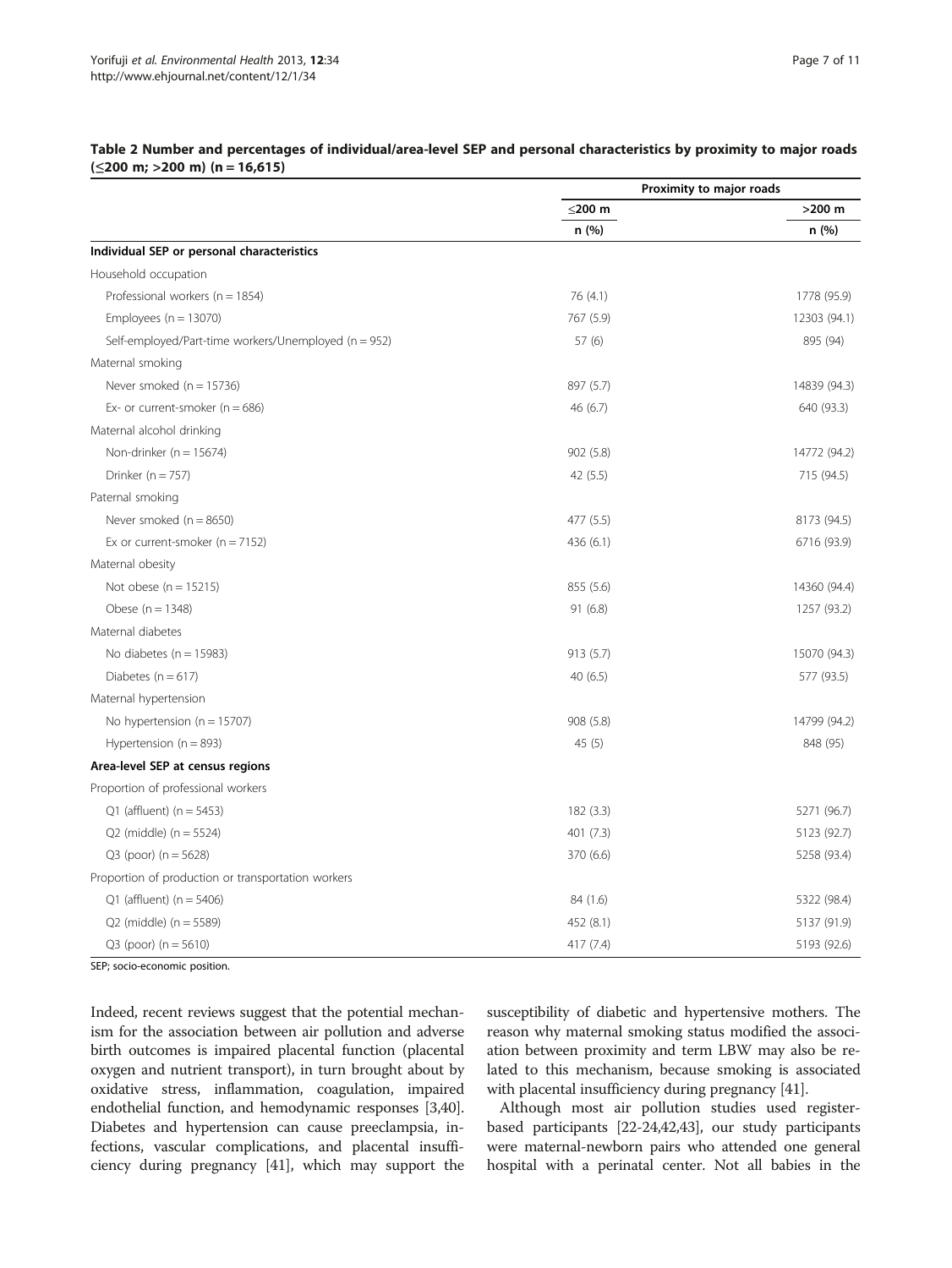|                                                      | Area-level SEP at census regions                   |                         |             |  |
|------------------------------------------------------|----------------------------------------------------|-------------------------|-------------|--|
|                                                      | O1 (affluent)                                      | O <sub>2</sub> (middle) | Q3 (poor)   |  |
|                                                      | Proportion of professional workers                 |                         |             |  |
| Household occupation                                 |                                                    |                         |             |  |
| Professional workers $(n = 1853)$                    | 850 (45.9)                                         | 545 (29.4)              | 458 (24.7)  |  |
| Employees ( $n = 13062$ )                            | 4103 (31.4)                                        | 4414 (33.8)             | 4545 (34.8) |  |
| Self-employed/Part-time workers/Unemployed (n = 951) | 290 (30.5)                                         | 317 (33.3)              | 344 (36.2)  |  |
|                                                      | Proportion of production or transportation workers |                         |             |  |
| Household occupation                                 |                                                    |                         |             |  |
| Professional workers $(n = 1853)$                    | 811 (43.8)                                         | 564 (30.4)              | 478 (25.8)  |  |
| Employees ( $n = 13062$ )                            | 4032 (30.9)                                        | 4473 (34.2)             | 4557 (34.9) |  |
| Self-employed/Part-time workers/Unemployed (n = 951) | 355 (37.3)                                         | 317 (33.3)              | 279 (29.3)  |  |

### <span id="page-7-0"></span>Table 3 Individual-level SEP within area-level SEP variables (n = 16,615)

SEP; socio-economic position.

western part of Shizuoka are born in this particular hospital and this hospital-based sampling method may introduce selection bias. However, the proportion of preterm births delivered in this hospital was higher mainly among mothers residing far from the hospital. The proportion of preterm births was 7.4% among mothers residing close to the hospital (lowest 10th percentile of the distance from

the hospital), and 23.4% among mothers residing far from the hospital (highest 10th percentile of the distance). The hospital is located relatively close to major roads [[8](#page-9-0)], hence this type of selection bias, if it exists, would likely only underestimate the results.

In the present study, we used mothers' proximity to major roads as an index for air pollution exposure, since

| Table 4 Odds ratios (ORs) and their 95% confidence intervals (CIs) between proximity to major roads and preterm |  |  |
|-----------------------------------------------------------------------------------------------------------------|--|--|
| births (PTB) or term low birth weight (LBW)                                                                     |  |  |

|                          | Model 1            | Model 2‡              | Model 3§                | Model 4**                          |
|--------------------------|--------------------|-----------------------|-------------------------|------------------------------------|
|                          | Crude model        | <b>Adjusted model</b> | Individual SEP adjusted | Individual/area-level SEP adjusted |
|                          | OR (95% CI)        | OR (95% CI)           | OR (95% CI)             | OR (95% CI)                        |
| PTB*                     |                    |                       |                         |                                    |
| Proximity to major roads |                    |                       |                         |                                    |
| $>200$ m                 |                    |                       |                         |                                    |
| $≤200$ m                 | 1.6(1.3, 1.9)      | 1.6(1.4, 2.0)         | 1.6(1.3, 1.9)           | 1.5(1.3, 1.9)                      |
| Proximity to major roads |                    |                       |                         |                                    |
| $>200$ m                 |                    |                       |                         |                                    |
| 50-200 m                 | 1.5(1.3, 1.9)      | $1.6$ $(1.3, 2.0)$    | 1.6(1.3, 1.9)           | 1.5(1.2, 1.8)                      |
| $50 \text{ m}$           | 2.0(1.2, 3.1)      | 1.9(1.2, 3.1)         | 1.8(1.1, 3.0)           | 1.7(1.0, 2.9)                      |
| Term LBW <sup>+</sup>    |                    |                       |                         |                                    |
| Proximity to major roads |                    |                       |                         |                                    |
| $>200$ m                 |                    |                       | $\overline{1}$          |                                    |
| $≤200$ m                 | $1.2$ $(1.0, 1.6)$ | $1.2$ (0.9, 1.5)      | 1.2(1.0, 1.6)           | $1.2$ (0.9, 1.6)                   |
| Proximity to major roads |                    |                       |                         |                                    |
| $>200$ m                 |                    | $\overline{1}$        | $\mathbf{1}$            |                                    |
| 50-200 m                 | $1.2$ $(1.0, 1.6)$ | $1.2$ (0.9, 1.5)      | $1.2$ (0.9, 1.6)        | $1.2$ (0.9, 1.6)                   |
| $≤50$ m                  | 1.3(0.7, 2.5)      | 1.4(0.7, 2.8)         | 1.5(0.8, 3.1)           | 1.5(0.7, 3.0)                      |

\*Subjects were all newborns (n = 16,615).

†Subjects were newborns at term birth (n = 14,836).

‡Adjusted for maternal age, newborn's sex, maternal alcohol consumption, maternal smoking, maternal body mass index, and paternal smoking. Gestational age was also adjusted in the analysis for term LBW.

§ Additionally adjusted for household occupation.

\*\*Additionally adjusted for the proportion of professional workers in the corresponding census.

PTB; preterm birth, LBW; low birth weight, OR; odds ratio, CI; confidence interval, SEP; socio-economic position.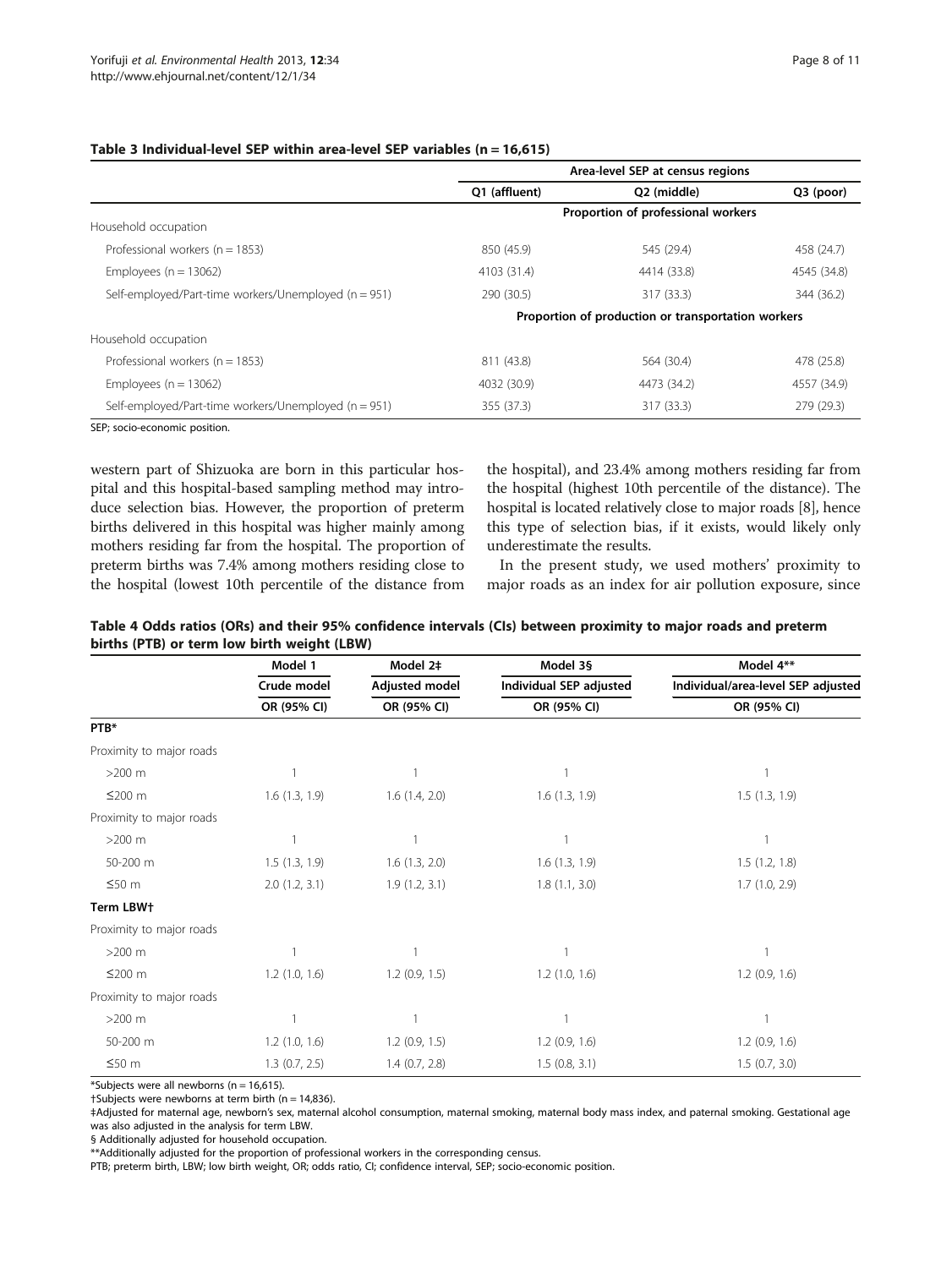|                                                     | PTB*               |                        | Term LBW*          |                        |
|-----------------------------------------------------|--------------------|------------------------|--------------------|------------------------|
|                                                     | OR (95% CI)        | AP (95% CI)            | OR (95% CI)        | AP (95% CI)            |
| Individual SEP or personal characteristics          |                    |                        |                    |                        |
| Household occupationt                               |                    |                        |                    |                        |
| Professional workers                                | $1.6$ (0.8, 3.2)   |                        | 1.4(0.6, 3.3)      |                        |
| Employees                                           | 1.5(1.2, 1.9)      | $0(-0.6, 0.6)$         | $1.1$ (0.9, 1.5)   | $-0.2$ $(-1.2, 0.7)$   |
| Self-employed/Part-time workers/Unemployed          | 1.6(0.7, 3.5)      | $0.2$ (-0.6, 1.0)      | 3.1(1.2, 8.2)      | $0.4 (-0.3, 1.1)$      |
| Maternal smokingt                                   |                    |                        |                    |                        |
| Never smoked                                        | 1.6(1.3, 2.0)      |                        | $1.2$ (0.9, 1.5)   |                        |
| Ex- or current-smoker                               | $0.8$ $(0.3, 1.8)$ | $-0.5$ $(-1.6, 0.7)$   | 2.4(1.0, 6.2)      | 0.5(0, 1.0)            |
| Maternal alcohol drinkingt                          |                    |                        |                    |                        |
| Non-drinker                                         | 1.6(1.3, 1.9)      |                        | 1.2(1.0, 1.6)      |                        |
| Drinker                                             | $1.2$ (0.4, 3.3)   | $-0.2$ ( $-1.3$ , 1.0) | $0.7$ $(0.1, 3.3)$ | $-0.8$ $(-3.6, 1.9)$   |
| Paternal smokingt                                   |                    |                        |                    |                        |
| Never smoked                                        | 1.7(1.3, 2.2)      |                        | $1.2$ (0.8, 1.7)   |                        |
| Ex or current-smoker                                | 1.4(1.1, 1.9)      | $-0.1$ $(-0.6, 0.3)$   | $1.2$ (0.9, 1.8)   | $-0.1$ $(-0.9, 0.8)$   |
| Maternal obesityt                                   |                    |                        |                    |                        |
| Not obese                                           | $1.6$ $(1.3, 2.0)$ |                        | $1.2$ (0.9, 1.6)   |                        |
| Obese                                               | 1.3(0.7, 2.5)      | $-0.1$ $(-0.8, 0.6)$   | 1.6(0.7, 3.6)      | $0.2$ (-0.5, 0.9)      |
| Maternal diabetest                                  |                    |                        |                    |                        |
| No diabetes                                         | 1.5(1.2, 1.8)      |                        | $1.2$ (0.9, 1.6)   |                        |
| Diabetes                                            | 4.4 (1.9, 10.0)    | $0.6$ $(0.4, 0.9)$     | $1.4$ (0.3, 7.0)   | $0$ (-1.5, 1.5)        |
| Maternal hypertension+                              |                    |                        |                    |                        |
| No hypertension                                     | 1.5(1.2, 1.8)      |                        | 1.3(1.0, 1.6)      |                        |
| Hypertension                                        | $2.6$ (1.2, 5.4)   | 0.4(0, 0.9)            | 0.5(0.1, 2.5)      | $-1.1$ $(-4.2, 2.0)$   |
| Area-level SEP at census regions                    |                    |                        |                    |                        |
| Proportion of professional workers§                 |                    |                        |                    |                        |
| Q1 (affluent)                                       | 1.9(1.2, 3.0)      |                        | $1.4$ (0.8, 2.6)   |                        |
| Q2 (middle)                                         | 1.6(1.2, 2.2)      | $-0.2$ ( $-0.8$ , 0.4) | $1.3$ (0.9, 1.9)   | $0 (-0.6, 0.6)$        |
| $Q3$ (poor)                                         | 1.4(1.1, 1.9)      | $-0.2$ ( $-0.7$ , 0.4) | $1.1$ (0.7, 1.6)   | $-0.2$ ( $-1.0$ , 0.6) |
| Proportion of production or transportation workers§ |                    |                        |                    |                        |
| Q1 (affluent)                                       | 2.5(1.4, 4.4)      |                        | 2.5(1.1, 5.5)      |                        |
| Q2 (middle)                                         | $1.2$ (0.9, 1.7)   | $-0.9$ ( $-2.1$ , 0.2) | $1.2$ (0.8, 1.8)   | $-0.9$ ( $-2.5$ , 0.7) |
| Q3 (poor)                                           | 1.6(1.2, 2.2)      | $-0.3$ $(-0.9, 0.4)$   | $1.0$ (0.7, 1.6)   | $-1.1$ $(-2.9, 0.7)$   |

### <span id="page-8-0"></span>Table 5 Odds ratios (ORs) of adverse birth outcomes associated with proximity to major roads (≤200 m) stratified by individual/area-level SEP and parental characteristics

ORs were estimated against subjects living in the area more than 200 m from major roads. Proportions attributable to the interaction (AP) between the respective factors and proximity to major roads are also shown.

\*Subjects were all newborns (n = 16,615) in the analyses for PTB and subjects were newborns at term birth (n = 14,836) in the analyses for term LBW. †Adjusted for maternal age, newborn's sex, maternal smoking, maternal alcohol consumption, maternal body mass index, paternal smoking, household occupation, and the proportion of professional workers in the corresponding census. Each confounder was excluded when subjects were stratified by the corresponding variable. Gestational age was also adjusted in the analysis for term LBW.

§Adjusted for maternal age, newborn's sex, maternal smoking, maternal alcohol consumption, maternal body mass index, paternal smoking, and household occupation. Gestational age was also adjusted in the analysis for term LBW.

AP; Proportion attributable to the interaction, CI; confidence interval, LBW; low birth weight, OR; odds ratio, PTB; preterm birth, SEP; socio-economic position.

air-monitoring stations are limited in their coverage and spatial resolution. However, there is a possibility that proximity to major roads is limited in temporal resolution. Traffic information in this study was obtained from the Road Traffic Census conducted in 2005, and traffic volume data were recorded for only 1 day, during the period from September to November in 2005. Thus, our exposure indicator does not reflect year-to-year or seasonal variations in traffic exposure. Because major roads did not change, the traffic volume would not have varied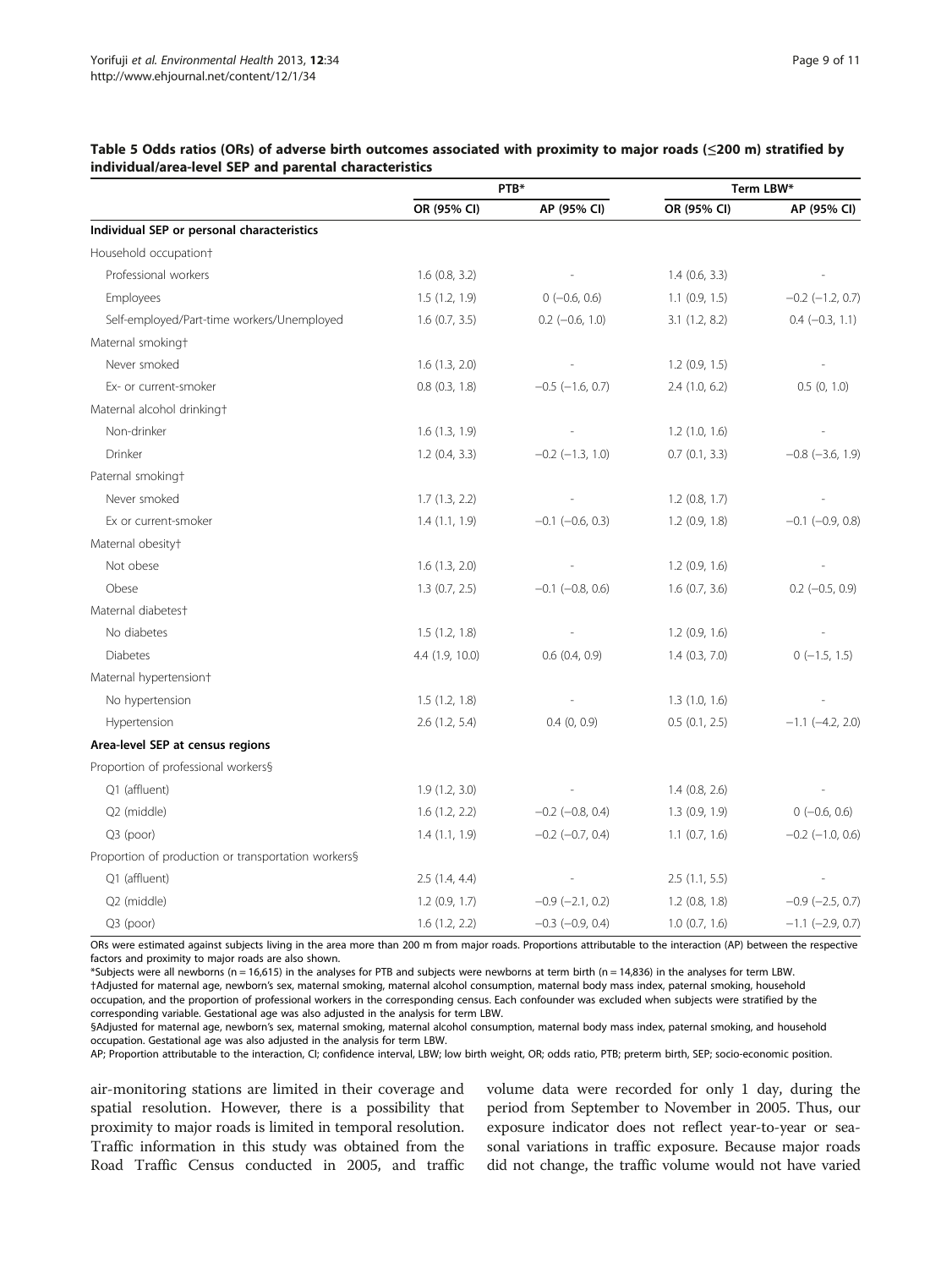<span id="page-9-0"></span>substantially in the year-to-year comparison. The average changes (increase) in daily traffic volume over a 12-hour time period for the whole Shizuoka prefecture were 135 vehicles from 1999 to 2005 and 200 vehicles from 2005 to 2010, respectively [\[44\]](#page-10-0). However, our exposure indicator did not provide any indication of seasonal variation.

Exposure misclassification could have occurred because of mothers' movement during pregnancy, as we used maternal residential information at delivery. Therefore, we restricted subjects to those who lived in the western part of Shizuoka prefecture to reduce the possibility of misclassification. Although we could not obtain information about maternal movement, such possible non-differential exposure misclassification between the two categories  $(\leq 200 \text{ m}; > 200 \text{ m})$  would likely have moved effect estimates toward the null [\[45\]](#page-10-0).

In the present study, we used household occupation as our measure of individual SEP. However, the category was relatively crude. Moreover, we had to combine three categories (Self-employed; Part-time workers; Unemployed) because of limited numbers. Furthermore, we did not have other individual SEP information such as education, income, or wealth [[46](#page-10-0)]. These issues might have affected the observed non-significant interactions between air pollution and adverse birth outcomes in the present study. Additionally, we could not separate mothers who quit smoking before pregnancy (ex-smoker) from mothers who quit smoking during pregnancy, which may have been a potentially confounding factor in the present study.

#### Conclusions

The present study demonstrated that air pollution is an independent risk factor for adverse birth outcomes, and lower SEP at both individual and area-levels was associated with the increased occurrence of adverse birth outcomes. Although the interaction was not statistically significant, mothers with lower individual SEP and mothers living in higher SEP regions tended to be susceptible to the adverse effect of air pollution. Moreover, maternal diabetic, hypertensive, and smoking status increased susceptibility to the effect. Further studies are needed to identify mothers vulnerable to air pollution to reduce reproductive adverse outcomes of newborns.

#### Consent

According to the ethical guidelines for epidemiological research in Japan, no informed consent from participants was needed because data were existing materials and analyzed anonymously.

#### Abbreviations

AP: Proportion attributable to the interaction; BMI: Body mass index; CI: Confidence interval; GIS: Geographic Information System; LBW: Low birth weight; OR: Odds ratio; SEP: Socio-economic position.

#### Competing interests

The authors declare that they have no competing interests.

#### Authors' contributions

Study concept and design: TY, SK, ST, HD, IK; Data collection: HN, TM; Data handling: TY, SK; Analysis: TY; Interpretation of data: TY, SK, ST, HD, IK; Drafting of the manuscript: TY, IK; Critical revision of the manuscript: HN, SK, ST, TM, HD; Study supervision: IK. All authors read and approved the final manuscript.

#### **Acknowledaments**

We appreciate the contributions of the staff at Seirei Hamamatsu General Hospital in maintaining the perinatal dataset. The software in this study was supported by the Higher Education Grant Program of ESRI Japan Corp. This work was supported in part by Grant-in-Aid for Scientific Research (C) from the Ministry of Education, Culture, Sports, Science and Technology (No 24510033) and Grants for Environmental Research Projects from the Sumitomo Foundation.

#### Author details

<sup>1</sup>Department of Human Ecology, Okayama University Graduate School of Environmental and Life Science, 1-1-1 Tsushima-naka, Kita-ku, Okayama 700-8530, Japan. <sup>2</sup> Department of Obstetrics, Seirei Hamamatsu General Hospital, 2-12-12 Sumiyoshi, Naka-ku, Hamamatsu, Shizuoka 430-8558, Japan. <sup>3</sup> Department of Public Health and Health Policy, Institute of Biomedical & Health Sciences, Hiroshima University, 1-2-3 Kasumi, Minami-ku, Hiroshima 734-8551, Japan. <sup>4</sup> Department of Epidemiology, Okayama University Graduate School of Medicine, Dentistry and Pharmaceutical Sciences, 2-5-1 Shikata-cho, Kita-ku, Okayama 700-8558, Japan. <sup>5</sup>Department of Society, Human Development, and Health, Harvard School of Public Health, 677 Huntington Ave, Boston, MA 02115, USA.

#### Received: 20 December 2012 Accepted: 8 April 2013 Published: 18 April 2013

#### References

- 1. Glinianaia SV, Rankin J, Bell R, Pless-Mulloli T, Howel D: Particulate air pollution and fetal health: a systematic review of the epidemiologic evidence. Epidemiology 2004, 15:36–45.
- 2. Maisonet M, Correa A, Misra D, Jaakkola JJ: A review of the literature on the effects of ambient air pollution on fetal growth. Environ Res 2004, 95:106–115.
- 3. Slama R, Darrow L, Parker J, Woodruff TJ, Strickland M, Nieuwenhuijsen M, Glinianaia S, Hoggatt KJ, Kannan S, Hurley F, Kalinka J, Sram R, Brauer M, Wilhelm M, Heinrich J, Ritz B: Meeting report: atmospheric pollution and human reproduction. Environ Health Perspect 2008, 116:791–798.
- 4. Sram RJ, Binkova B, Dejmek J, Bobak M: Ambient air pollution and pregnancy outcomes: a review of the literature. Environ Health Perspect 2005, 113:375–382.
- 5. Ghosh JK, Wilhelm M, Su J, Goldberg D, Cockburn M, Jerrett M, Ritz B: Assessing the influence of traffic-related air pollution on risk of term low birth weight on the basis of land-use-based regression models and measures of air toxics. Am J Epidemiol 2012, 175:1262–1274.
- 6. Shah PS, Balkhair T: Air pollution and birth outcomes: a systematic review. Environ Int 2011, 37:498–516.
- 7. Stieb DM, Chen L, Eshoul M, Judek S: Ambient air pollution, birth weight and preterm birth: a systematic review and meta-analysis. Environ Res 2012, 117:100–111.
- 8. Yorifuji T, Naruse H, Kashima S, Ohki S, Murakoshi T, Takao S, Tsuda T, Doi H: Residential proximity to major roads and preterm births. Epidemiology 2011, 22:74–80.
- 9. Brook RD, Rajagopalan S, Pope CA 3rd, Brook JR, Bhatnagar A, Diez-Roux AV, Holguin F, Hong Y, Luepker RV, Mittleman MA, Peters A, Siscovick D, Smith SC Jr, Whitsel L, Kaufman JD: Particulate matter air pollution and cardiovascular disease: An update to the scientific statement from the American Heart Association. Circulation 2010, 121:2331–2378.
- 10. Sacks JD, Stanek LW, Luben TJ, Johns DO, Buckley BJ, Brown JS, Ross M: Particulate matter-induced health effects: who is susceptible? Environ Health Perspect 2011, 119:446–454.
- 11. Woodruff TJ, Parker JD, Darrow LA, Slama R, Bell ML, Choi H, Glinianaia S, Hoggatt KJ, Karr CJ, Lobdell DT, Wilhelm M: Methodological issues in